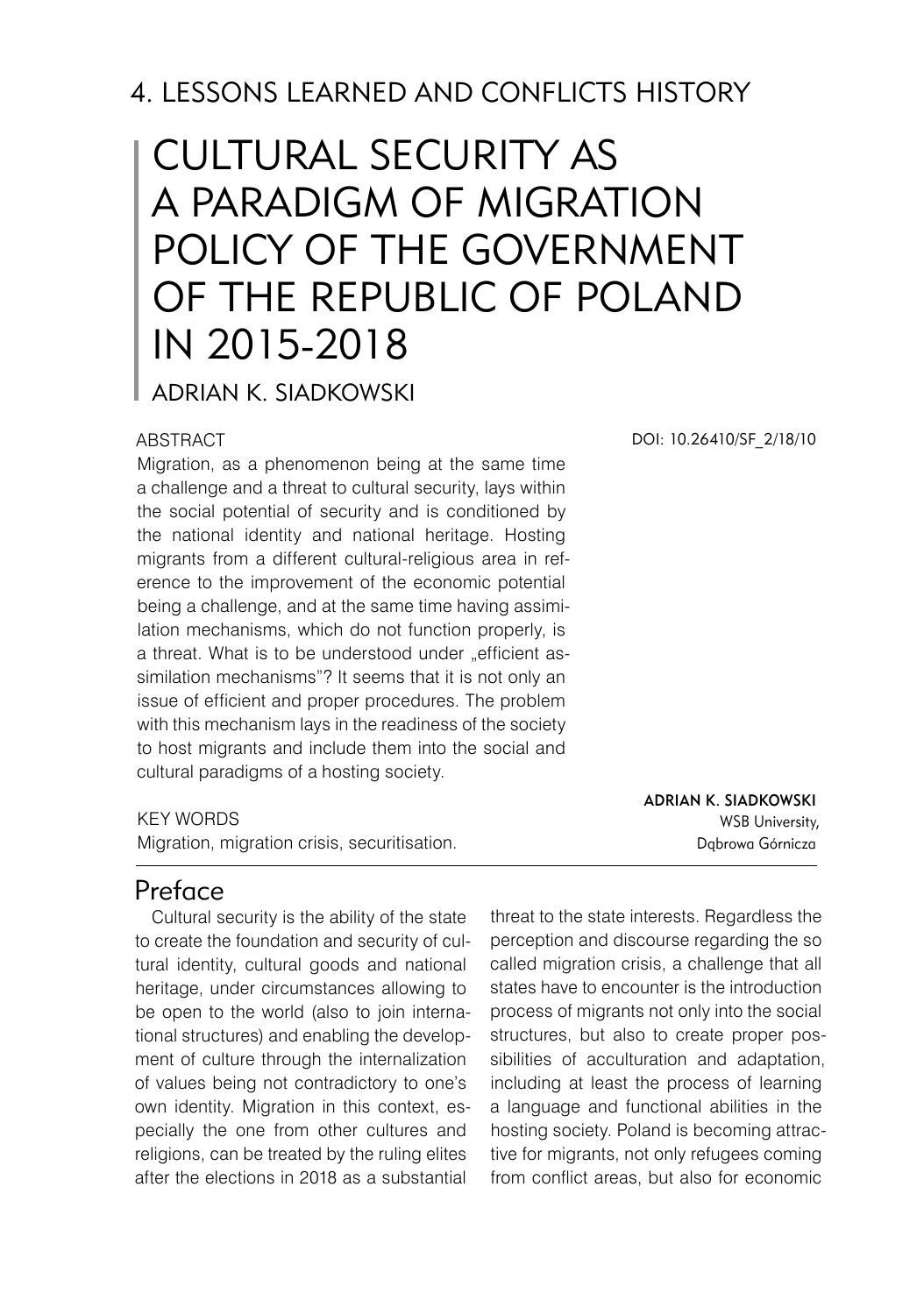migrants. Ideal circumstances granting cultural security is not only the fact of reaching a satisfactory level of cultural identity of own citizens, but also the assimilation of migrants. It seems obvious that migration from the same civilizational-cultural area will be more accepted. Such an approach can be found in the National Security Strategy of the Republic of Poland where one can read that "it lays in the interest of Poland to have a EU migration policy not discriminating the Eastern Partnership and to enable an influx of highly qualified workers" (Strategy, 2014:23). On the one hand, this is an approach directed at securing the economic development, on the other hand, it shows concern regarding the attempt of an efficient and effective assimilation and acculturation process.

It seems that migration, as a phenomenon being at the same time a challenge and a threat to cultural security, lays within the social potential of security and is conditioned by the national identity and national heritage. Hosting migrants from a different cultural-religious area in reference to the improvement of the economic potential being a challenge, and at the same time having assimilation mechanisms, which do not function properly, is a threat. What is to be understood under "efficient assimilation mechanisms"? It seems that it is not only an issue of efficient and proper procedures. The problem with this mechanism lays in the readiness of the society to host migrants and include them into the social and cultural paradigms of a hosting society. "Every nation develops and cultivates the values and remembrance about its history, which distinguishes it from others and are the foundation, on which the belief about its distinctiveness from others is being created and, on the other hand, the sense of belonging to a particular community, which has its own awareness and

historical experience. This is referred to as national identity, an important indicator of which is national heritage (national culture) and the feeling of necessity to commemorate this and pass on to next generations" (BiałaKsięga, 2013:73). The crux of the matter is to convince migrants to participate in this paradigm, which is especially a matter of psychology. This publication deals with the research issue being the description of the policy of Law and Justice (PrawoiSprawiedliwość) party in the case of migrants coming to Europe as part of the so called migration crisis in 2015, and the decision of the EU Commission concerning the implementation by EU countries of the relocation mechanism.

#### Subjective components of cultural security reception

The fundamental issue of creating the object of cognition, in an epistemological sense, is especially complex, the limits are blurry, hence they do not fully convey the meaning of the phenomenon. The subject has to strive to constitute the object of cognition in a correct way, which would include the relation between cognitive powers and the recognized objects (Ziarko, 2010:63- -64). Hence, two substantial components are part of security: subjective and objective ones. The first one has a subjective character and is described as a feeling of security, an internal conviction that there is nothing to be afraid of. The latter one is external with reference to the entity and means no threats for life (health, wealth). Security is a complex structure, consisting of psychological and non-psychological components. In some cases security (objective element) can be inadequate to the feeling of security (subjective element). If this lack of relations can't be explained in a rational way, then one deals with the case of pathology. The roots of this might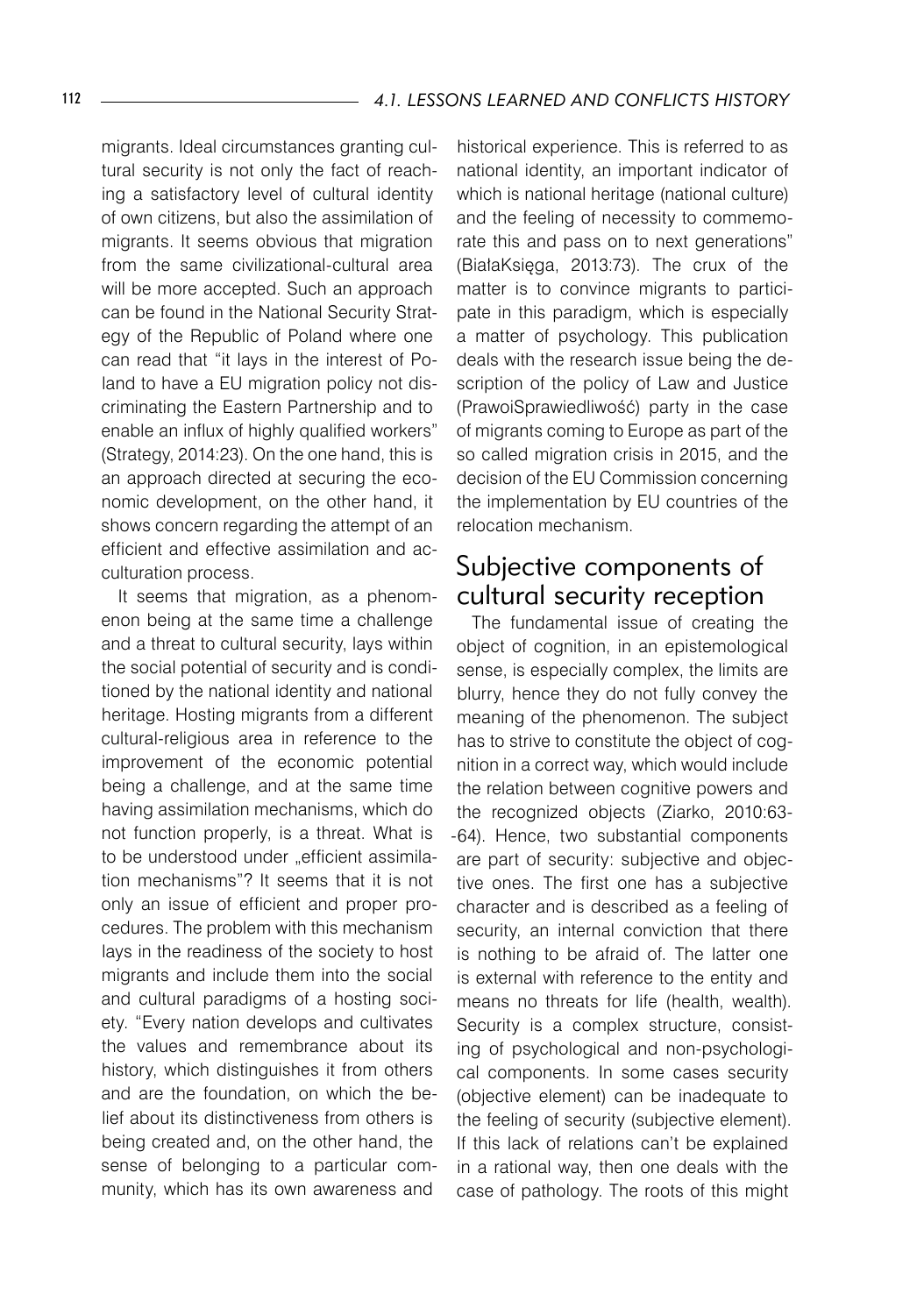be in the human psyche (anxiety, psychosis, mental illness) or in the pathology and social culture deviations (e.g. escalation of terror and uncertainty by the media).

The relations between the subjective and objective scope of security have a theoretic value and do not have to be reflected in reality. They do highlight the role of psychology and subjective reception of social reality in the general creation of security. Those relations can be explained through the exposition of emotions and personal aspects of security understanding, as well as through highlighting motives, showing how the issue of security is perceived, experienced and explained-finally- how the individual behaves. Security, from a psychological point of view, has to be understood totally subjectively, as an interactively perceived stability, certainty in various interpersonal agreements, which are based on the relation of the individual with the environment (Marciniak, 2009:56-65). The feeling of security of an individual is a very complex category. The structure of sense of security is shaped by a dynamic arrangement of a series of feelings, e.g. sense of information, sense of certainty/stabilization, sense of belonging to the social environment, sense of authorship. It is exactly a subjective creation, through psychological criteria, which conditions the perception of a threat as an existential one, which is a precondition for the securitization process of important safety problems, as the issue of migrants and other religious-cultural areas, to be successful. Security can be understood by the individual as subjective and mean something completely different for another individual. It is exactly the cultural-religious representation which has a vital meaning in the process of creating the feeling of security and refers directly to cultural safety of an individual and its subjective perception of migration crisis as a major threat. The

most general statements of social constructivism are being build based on that – there are many different (often contradictory) social realities. Constructivists say that people do not discover knowledge, but they do construct it  $-$  "they define the reality". There is no single interpretation of any phenomenon, which might be superior to any other, as well as there is never a single answer to a given question. The reality is a result of social processes, accepted as normal in the specific context. The issue of knowledge being the mirror of reality is replaced with "social construction of reality", which puts emphasis on interpretation and negotiation of the senses of the social world. Hence, security is a construction evolving together with the social and historical context shaped in the process of social interaction between actors.

Security in the migration context, and cultural threats stemming from them, is conditioned in constructivism by identity relations. In the conventional stream of constructivism, in the relations of security and identity, what is being highlighted is that national identity is a certain constant matter, which consists of certain historical and cultural experience, it shapes the national interests and directions of its activity in international policy. Critical constructivism perceives national identity as a merger of various identity narrations, which are dominant according to the context, and this again translates into the limits of entitled and meaningful political acting. In this perspective, the identity is un stable, relative and is shaped as a result of constant political rivalry (Williams, 2012:62-63). The reception of security and threat is defined on the basis of the identity "we" and "they", from which one has to protect oneself. E.Machut- Mendecka, however, rightly shows that the contemporary Arab world, or Muslim world, is strongly diversified, hence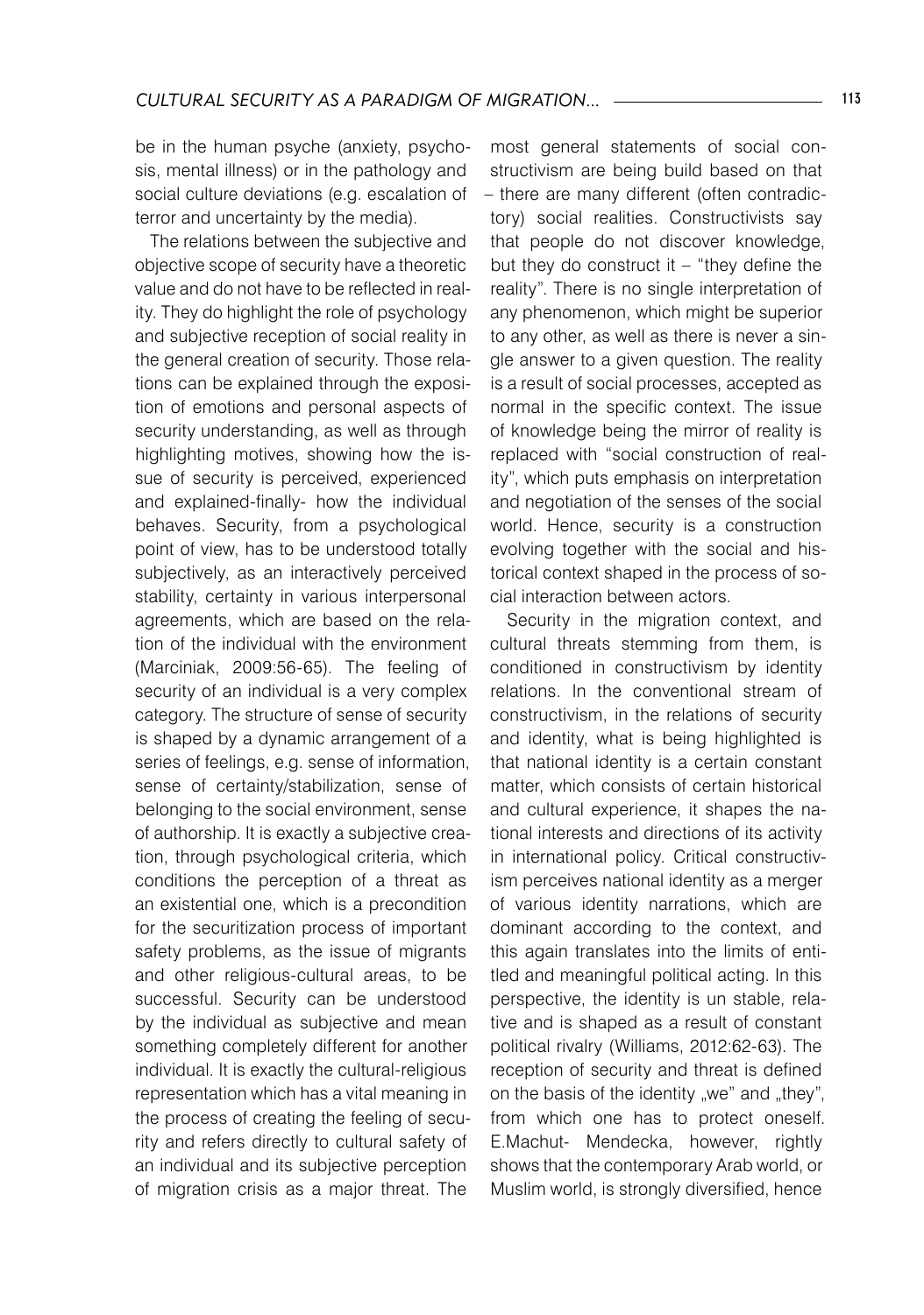it is difficult to determine one's own identity. The habitant of those areas is inflicted in a network of relations, out of which some are in an opposition to another, and the most visible one is the opposition of tradition vs. modernity. In the attempt to search for the identity it is suggested to compare various cultural models (even different ones) depending on the own needs and the needs of the environment. She says that "many young inhabitants of the Islamic world do this without any effort. What is characteristic is that while belonging to two cultures, they can instantly switch from one identity to another in the same pace as they swap jeans with jellabiyas and milayas, and they also switch from English or French into Arabic" (Machut-Mendecka, 2006:151-153). It seems however that such "changes" of identity do not apply to the entire population of migrants and works as a radicalization mechanism, return to religious and cultural sources and can be based on the search for an immanent identity perceived as the truth.

The issue of multiculturalism lies not only and exclusively in the demographic statistical data, because the cultural involvementis the main issues there. Cultural involvement means an organization of the adaptation, acculturation and finally, assimilation process and convincing the migrants to participate in that process. In such case the migrants of the first, second and third generation are becoming an integral part of the dominant culture stream in the given country, thanks to assimilation which they have chosen. However, there is an alternative, where the migrants can create their own cultural enclaves. In this manner adaptation is perceived as adjusting to conditions which make it possible to institutionally and psychologically function in a foreign society; assimilation is a stage of embedding into a new culture, which is

a kind of end-result of the adaptation and acculturation process "(Nowicka-Rusek 2004: 128-129). The process of "becoming a citizen of a foreign culture" is a long-lasting and very complex process, not always conclusive, and the most important issue remains the answer to the question to what extent and in what way representatives of other cultures adapt to Western societies.

The constantly repeated creation of own identity means in practice that in the contemporary world we are dealing with a coexistence of many different identities. Undoubtedly, this requires from us far reaching tolerance and liberalism- regardless if tolerance has its source in respect towards distinctiveness, or indifference to it. Distinctiveness, a deviation from the "canon" is a standard of liberal, western societies. This situation is a result of the individual searching for freedom, and on the other hand, it is a migration reality, which paradoxically has to do with the search for the desired "freedom". In the post-modern pluralism "cultural interaction is a dynamic process, which is visible through cultural synthesis, diffusion and co-existence, and all those phenomena are under the umbrella of joint values, to which every group can contribute" (Smolicz, 2004:60-61). A relative identity in the context of multiculturalism has its special, ethnic dimension. Every individual has the right to cultivate its ethnic identity.

The countries of Western Europe, where the percentage of Muslims in the population exceeds a couple of percent (e.g. France, Italy, Great Britain) come very often to the conclusion that the assimilation policy of groups directed at imposing a dominant cultural discourse did not bring any results, and they agree to cultural pluralism, where the major party of the output culture remains, however, within the confines of a national society or a broader European normative-axiological system.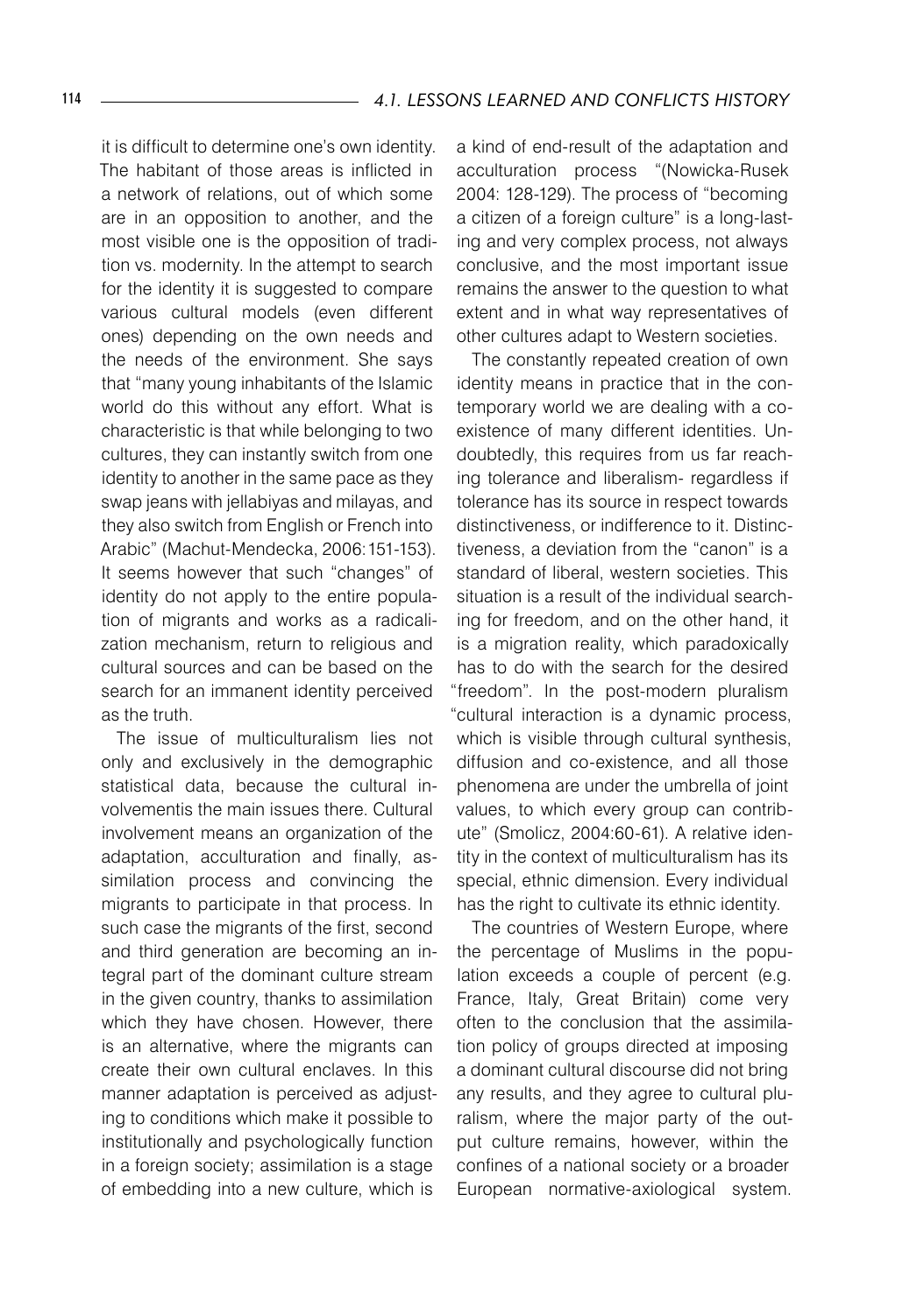The problem is which control mechanism should be used and where to "draw the line". Even Sweden, which used to be open for Muslim migrants, noticed this problem when Muslims went on the streets after decreasing the social welfare. This shows that as long as the standard of living from state subventions was affluent, there were no problems with the Muslim diaspora. The issue of assimilation in this case is totally non-existent.

## The policy of the government regarding Arab-Islamic migrants

In 2015 Law and Justice (Prawo i Sprawiedliwość) won the elections and received a majority in the Parliament and Senate, and hence created the majority government and started to implement the programme from 2014. The programme of the party defines the nation as a community of cultures, language, historical experience, political traditions and civilizational values, as well as faith. This party perceives the nation as the broadest social group being an efficient basis for democratic political communities. One can read further that Law and Justice does not define the nation "in an ethnic sense- not only due to our negative approach to national superstitions, also due to the knowledge of Polish history. Polish nation was shaped and matured due to the fact that people created a community with different ethnical membership. Affirmation of national belonging means for us a complete readiness to recognize the subjectivity of other national communities. We do not assume also that the existence of nations must lead to destructive conflicts, however, t the same time we do see, that the competition between nations is a feature of reality important for entities, which can lead to drastic consequences. The affiliation to the Polish nation is treated by us as a value

not only because it was given to us by birth, as well as cultural heritage, but this also results from the features of our tradition. This has to do directly with Christianity and is an extremely strong attachment to freedom and equality" (Programme, 2014:9). This definition has important consequences in the perception of threat from the side of migrants from the Arabic-Islamic culture and determines the policy of the government in this respect.

One can notice that the policy of the government regarding the influx of migrants, as part of the so called migration crisis, has undergone a significant change together with the parliamentary elections 2015. The commitments of the Government of the Republic of Poland concerning the participation in the relocation programme of migrants was adopted in September 2015. Based on the Decision of the Council (UE) no. 2015/1523 from 14.09.2015 1.100 people (660 people from Italy and 440 from Greece) should have been relocated up to 17.09.2017. However, by virtue of the Decision of the Council (UE) no. 2015/1601 from 22.09.2015, which set temporary regulations in the area of international protection for Italy and Greece, a total of 5082 people should have been relocated until 26.09.2017 (1201 from Italy and 3881 from Greece). In addition to that, based on the conclusion of the Representatives of Government implemented during the meeting of the Justice and Internal Affairs Council on 20.07.2015, Poland decided to resettle 900 refugees which were located in camps of third countries. The current government, elected in 2015, has not made any new commitment in the abovementioned scope.

The current migration policy carried out on behalf of the Government of The Republic of Poland by the Minister of Interior and Administration allows to see declarative actions on accepting the relocated and reset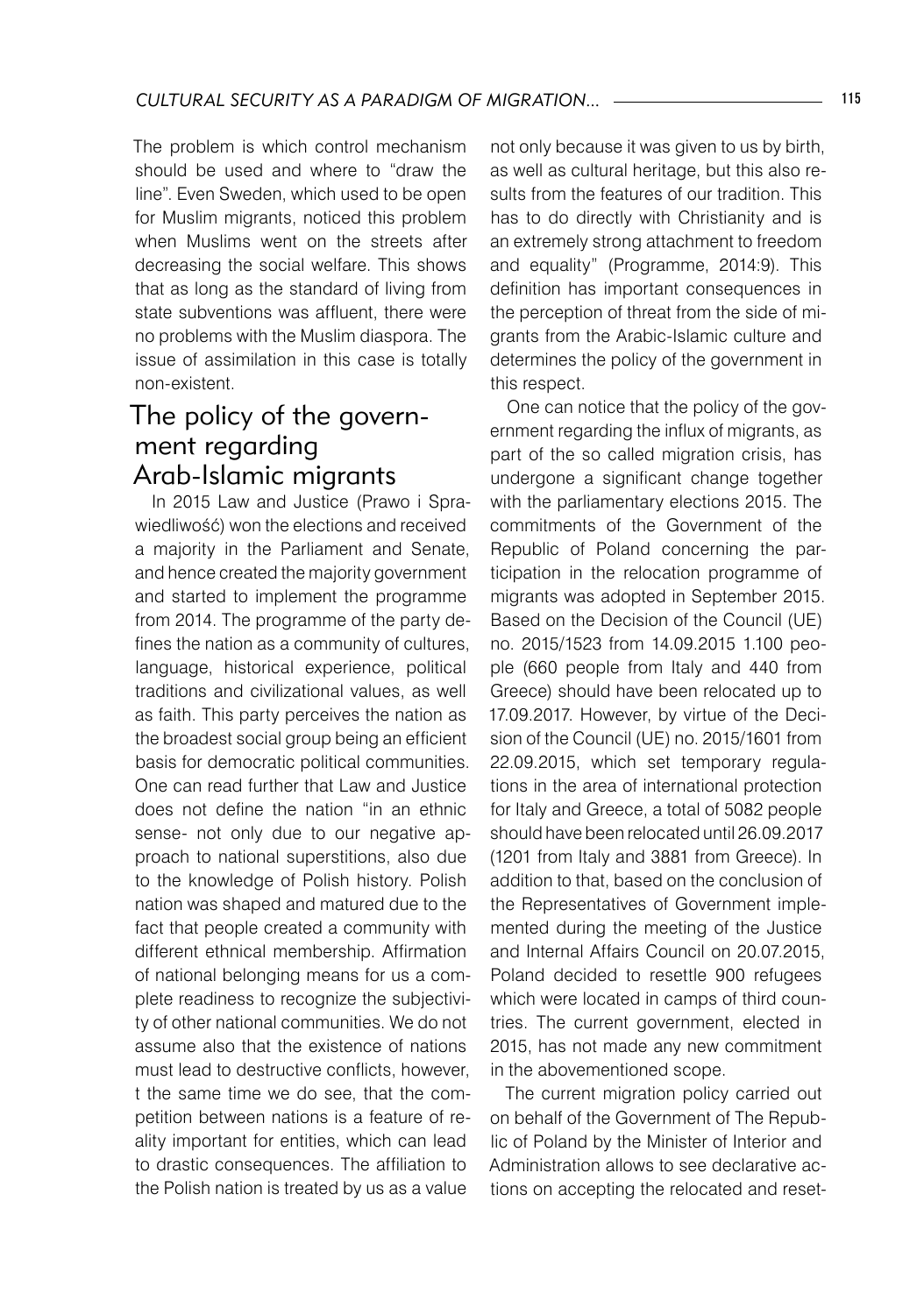tled ones, and on the other hand, it conditions this declaration with the necessity to verify those people in terms of security.

The official standpoint of the Minister of Interior and Administration points to an institutional mechanism of decision about migrants. The head of The Office for Foreigners, as the right entity to make decisions concerning relocations, announced on 16.12.2015 in the Dublinet system via the National Contact Point on Relocation, announced the readiness do accept 65 people from Greece and 35 from Italy. Those people, after coming to Poland, were supposed to be lodged in a facility of the Office for Foreigners in Dębak, near Warsaw. The justification follows: "the procedures, which started 2015/2016, had to face a series of difficulties, regardless the Polish institutions engaged in the relocation process, which have to deal, among others, with wrong functioning of the so called *hotspots* and an insufficient implementation of proper security measures aimed at verifying the identity of those people, who were supposed to enter our country, by Italy and Greece. From the point of view of practical decision, a political decision was made to accept not more than 400 foreigners in Poland, which would be relocated from Italy and Greece and the Ministry of Interior and Administration started preparations to participate in the relocation programme in 2016 to execute the abovementioned decision. The Government of the Republic of Poland is aware of its commitment, made on the EU forum by the Council of Ministers, in terms of resettling and relocation. The issue of relocating foreigners from Greece and Italy, however, is still dependent from the possibilities of conducting a proper verification of those people, which is especially important in the context of the terror attacks in Europe, e.g. in Paris, Berlin, Ansbach, Nice or Brussels. As long as people coming

from the Middle East to Europe will not be verified thoroughly, the threat remains that there might be people connected to terrorist groups among the relocated ones" (Ministry of Interior and Administration 2017).

Up to now, the Republic of Poland has not accepted any foreigner but still- if decisions are made, a proper agenda of work is being processed. In light of the current procedure, Poland, after receiving a list of foreigners qualified as candidates for relocation, verifies if their stay in Poland might be a threat for the defence or security of the state or if it is a threat to public order. In order to do that, The National Contact Point of Relocation turns for advice to the Chief of Border Guard, Chief of Police and Head of the Internal Security Agency. After receiving their opinions, the Head of the Office for Foreigners makes the decision on granting or forbidding to give permission for those people to be relocated to Poland. The procedure of permittingor forbidding the access concerns the verification of data of the foreigners in available data bases, as well as holding a conversation with the foreigners by liaison officers with the participation of a cultural expert, who is responsible for the identification of nationality of the person qualified as candidate for relocation. The liaison officers appointed by the Border Guard to Italy and Greece have been active since December 2015 and are already involved in the verification process. The controlling procedures are conducted to the moment where certainty is reached that the candidates to be relocated do not pose any threat to the defence or security of the state of security of the public order. In reference to people to be verified, such certainty was not achieved because to the last day, when the decision of the EC was in force, no person from the list of foreigners to be relocated was accepted in Poland, at the same time quoting the act of law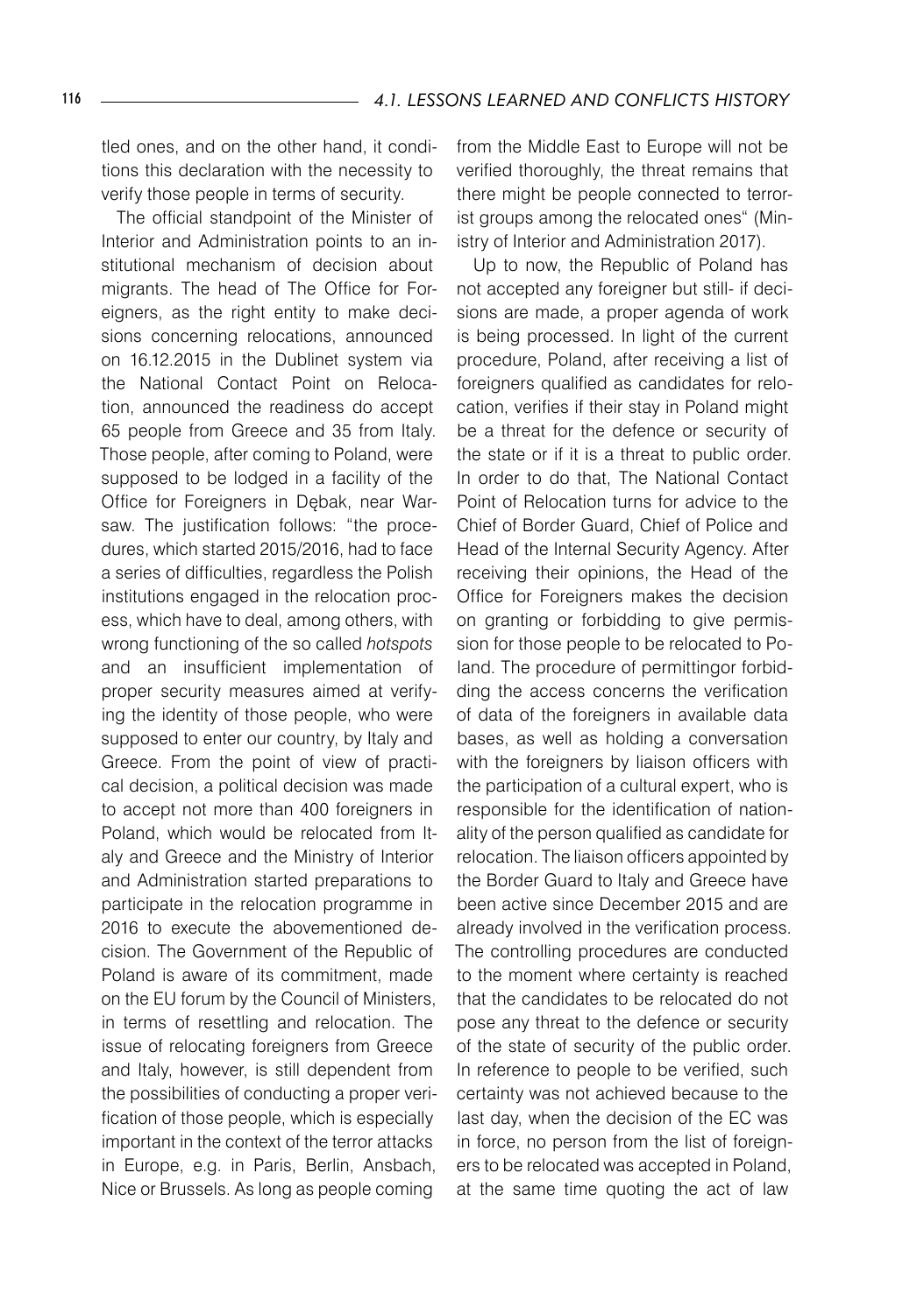from June 01, 2003 about granting foreigners shelter on the territory of the Republic of Poland (Office of Journals 1836), which states that a person is refused shelter and protection if this person poses a threat to the security of the state and society. Verification whether the particular foreigner is a threat to the security and defence of the state and security of the public order lies within the competences of services mentioned in art. 86f of this act of law.

 Despite the declarative approach, the Government, in this respect, consequently refuses to accept the relocation mechanism. This makes Poland stand in opposition to the proclaimed by the EU solidarity with migrants from military conflict areas in Syria and Iraq. The statements by the Polish political elites clearly show that Poland will not accept the automatic relocation mechanism. "This mechanism will attract further migration waves to Europe and gives the possibility for terrorist groups to act, which make major profit on human trafficking' said the Minister of Interior and Administration Mariusz Błaszczak during the Justice and Internal Affairs Council in Brussels (Błaszczak, 2017). In response to the EC it was stated that Poland does not agree with the EC exceeding its treaty powers to intervene in the national competences in the area of security, integration and social issues. The Treaty on the Functioning of the European union (TFUE) unequivocally confirms that national security remains in the exclusive area of the particular member state. The Court of Justice also said many times that the member countries have the duty to conduct the measures aiming and guaranteeing external and internal security and that only member states are competent to maintain public order and guarantee internal security. The security policy belongs to particular countries and not to the community policy.

This consequent approach in terms of migration was also clearly stated during the speech of Secretary of State at the Ministry of Interior and Administration Jakub Skiba during the Economic Forum in Krynica on September 6, 2017, who said "today the well-being of the community of European countries, its integrity and security are to a large extent endangered." The task of Poland in Europe and the task of all countries of the region is to do everything for the EU to become a tool of efficient execution of the common well-being. Deputy Minister Skiba reminded that Poland will not allow for an imposed, apparent solidarity, which leads to the execution of unclear attempts and is a threat to the foundations of the EU and its future. One has to clearly show the contradictions and shortfalls of those EU proposals, which can have many negative consequences, and might increase the migration pressure, as well as the feeling of danger, and introduce irreversible changes in the community structure, at the same time not negating the need of a mutual support for the EU in necessary efforts undertaken in order to normalize the migration situation. And in the longer-run: to rebuild resilience and permanent mechanisms allowing for dealing with migration pressure in future" (Skiba, 2017). The statement of the President of the Republic of Poland Andrzej Duda could also be heard, who pointed to direct connections between migration and terrorism, at the same time joining the securitization discourse. "Poland is open to help other EU countries solve the migration crisis, as well as all countries, which will be in need of such help- Andrzej Duda declared in Malta, during the meeting of 13 president of the Arraiolos group: "I clearly said and declared, on behalf of my country, that we are always open to help all countries of the EU, if they need such help, e.g. via activities of Frontex. Just as this year,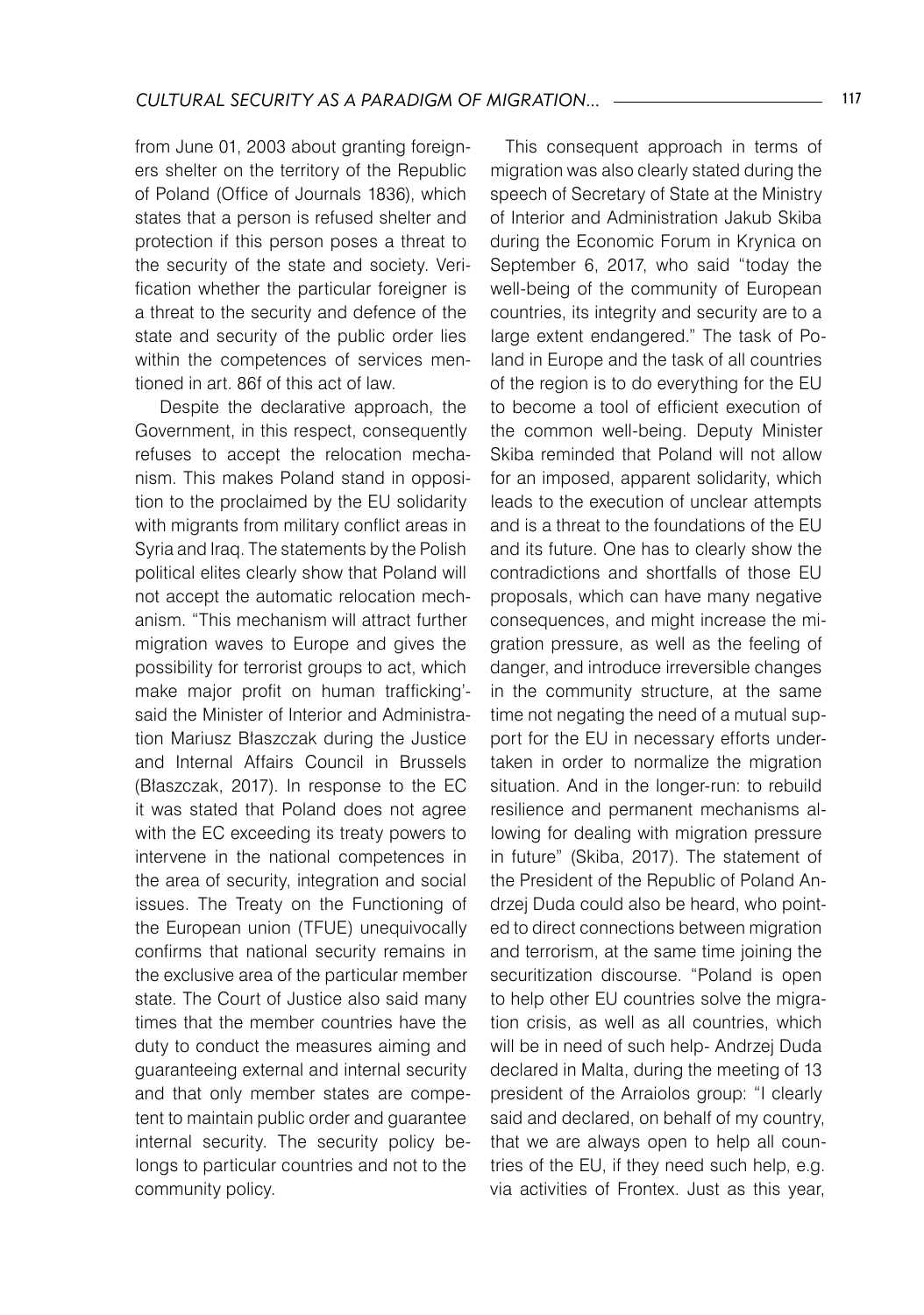when Poland sent over 400 officers of the border guard to Frontex missions in other countries to protect their borders. There is no doubt that the wave of terrorism is connected with migration" (Prezydent, 2017).

One has to note that the consequent refusal of the implementation of the relocation mechanism is connected with the declaration of help in sealing the external borders and is being consequently realized by the engagement of officers of the Border Patrol and Police in bilateral missions in Hungary, Slovenia and Macedonia, as well as EU coordinated actions through Frontex. In the aspect of consequent securitization policy and migration those actions are also important, which activate the countries of the region which do not want to accept the relocation mechanism but, what is more important, perceive the migration crisis as a vital threat to the security. In the abovementioned document the Ministry of Interior and Administration explains that" having in mind the instable situation in some regions in the vicinity of the EU, the result of which is humanitarian crisis resulting in a rapid increase of migrants leaving their place of living and attempt to find shelter, the Minister of Internal Affairs and Administration made the decision to reinforce the cooperation with the V4 Group in order to increase joint reaction possibilities to such situations. During the meeting of V4 ministers of interior in Warsaw on 21.11.2016, it was by the initiative of Minister Mariusz Błaszczak to sign a joint declaration committing V4 countries to create a Crisis Migration Mechanism. This mechanism is to play a role of a permanent platform of cooperation, open to all EU member states, facilitating coordination of actions of those states. Its aim is to use the synergy to increase the scale of response and achieving better results in the areas included in the Mechanism. The planned areas of activity

of the Crisis Migration Mechanism are as follows: the improvement of information exchange and identification of key needs in the area of migration; the development of competences and possibilities to act jointly, through joint trainings and exchange of experience; the coordinated use of resources of participating countries in order to support the refugees in third party countries and reinforce the cooperation with third party countries, which are located on the migration paths in order to eliminate the initial reasons of the migration and resettlement, but especially to support refugees outside of the EU. In order to do that there will be bilateral missions organized, where contingents of the Polish Border Guard and Police (Macedonia, Hungary and Slovenia) will participate and eliminate initial reasons of the migration and support third countries located on the migration path where there are also major groups of refugees".

During the meeting of V4 Group representatives in Warsaw on November 26, 2016 in an extended group with the Czech Republic, Slovakia and Hungary, but also with Austria, Belgium, Bulgaria, Croatia and Slovenia Minister Mariusz Błaszczak pointed to the necessity to regain control over the current migration movements. In the opinion of Poland, the EU should work on efficient methods of preventing negative effects of a sudden increase of migrants in the years to come. The Ministers agreed that the agreement between EU and Turkey, and the protection of borders of countries being on the so called West-Balkan route contributed to an improvement of the situation. However, further steps are necessary to improve security. Poland also noted that there is no control over who enters the EU. This is a threat to all citizens- part of the terrorists, who conducted attacks in France and Belgium, came to Europe together with the migration wave (Migracyjny 2017).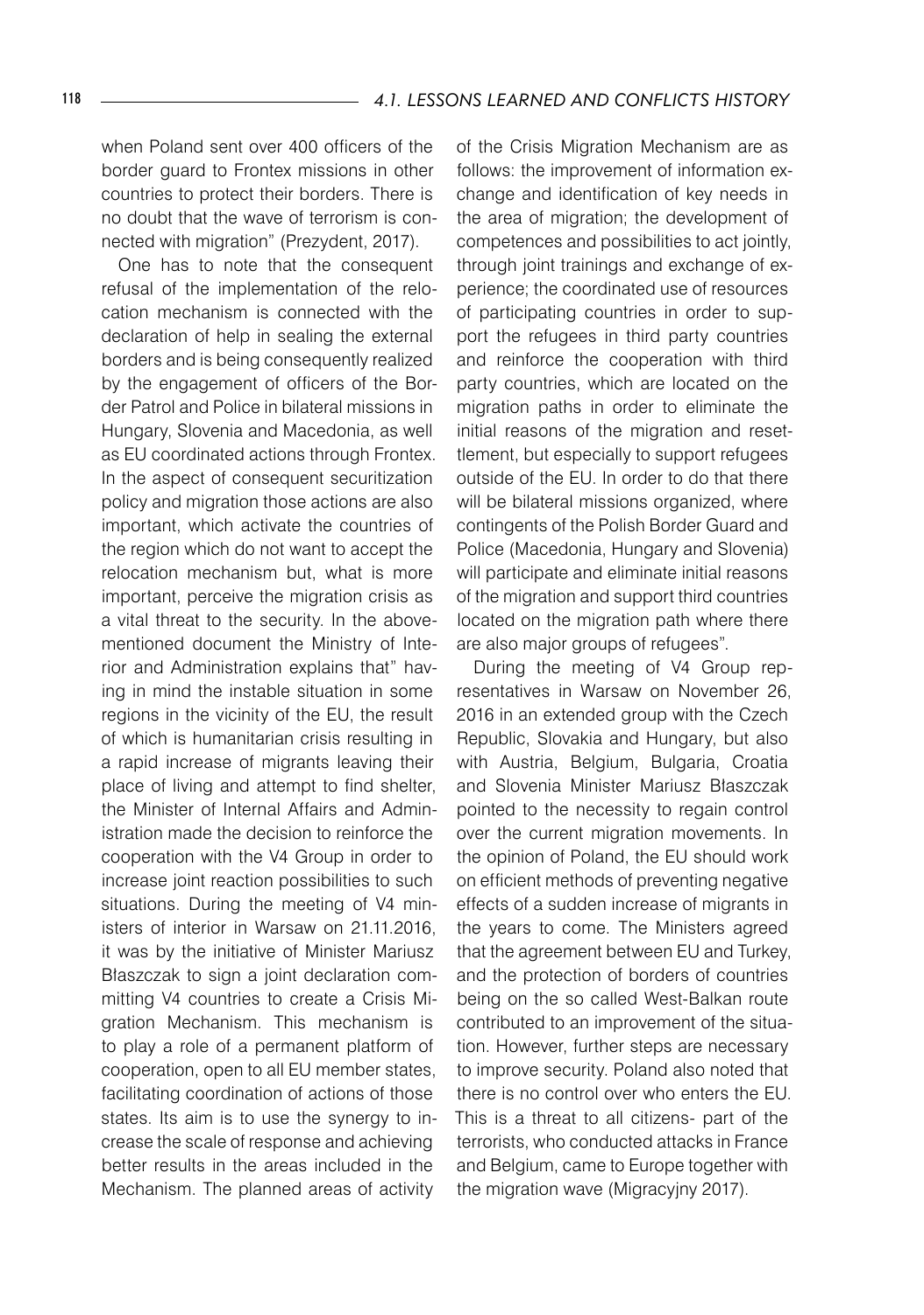The Visegrad Group has become a regional security complex against permanent relocation mechanism suggested by the EU. Despite the fact that the Czech Republic and Slovakia accepted a couple of migrants, they also introduced the securitization discourse with reference to the so called migration crisis and in the same manner, contributed to the regional security complex. Slovakia and Hungary, which- just as the Czech Republic and Romania- voted in the Council against the relocation, filed a motion to the Court of Justice to state its invalidity stating, first of all, accusations aiming at proving that the actions concerning the acceptance of refugees was full of procedural errors,or a wrong choice of legal basis. Secondly- the decision allowed neither efficient activities as a response to the migration crisis, nor is it necessary to achieve this goal. Poland was given access to this court case as an intervenor supporting Slovakia and Hungary. Belgium, Germany, Greece, France, Italy, Luxembourg, Sweden and the Commission were not given access to the case in the form of an intervenor supporting the Council. By virtue of sentence from September 17, 2017 the Tribunal dismissed the complaints of Slovakia and Hungary (Trybunał, 2017)

#### Argumentation

The policy of refusing the acceptance of migrants from the Arab-Islamic culture required justification. As it was mentioned already, the securitisation issue of migration seems to be part of the subjective perception of security. The arguments of the Polish Government oscillate around the approach of the incoming groups and not respecting the basic values of hosting societies based on the rules of liberal democracy, where the most important one is freedom and security of the individual.

Concrete behaviour of migrants was adopted in the conclusions, which very often turned out to be a major media event consistent with the stereotypical social phenomenontriggering in Europe resilience, such asterrorism, discrimination of gender orinfringement of rules of the legal system.

The attacks in Belgium in 2016 at the airport and subway in Brussels, and then the anti-terrorist operations lead afterwards show how much more serious the problem concerning the Islamic enclaves is. This is not only a manifestation of dissatisfaction with the social policy of the state, but also an activity aiming at the total destruction of the country and national community. No efficient control mechanisms, and in many cases, fully conscious policy with reference to diasporas' living in those enclaves, lead to the creation of an environmentfavouring incubators of radical Islam. This environment can be seen in two aspects: orthodox and fundamentalist. The first one will concern believers, practitioners and those who treat the Islam as the right path in life and as a way to determine, in a eschatological manner, why this is done according to some fixed religious norms. The second one is a Salafi jihad, which is able to generate an atmosphere at the same time demagogically opening the door to immanent Islamicidentity. The propaganda of the Salafi jihad, represented today by the strongest terrorist organization- Islamic State, points to fighters as if they were icons of pop culture. At the same time,they give the youth and their parents a narration of identity. A narration which is nowadays missing in Europe, which glorifies multiculturalism, criticizes national and Christian tendencies in national policy of member states, not wanting to accept jointChristian heritage, but what is worse, not suggesting anything in return. In this clash the European axiological neutrality and world view loses with the Islamic total narration. It is also interest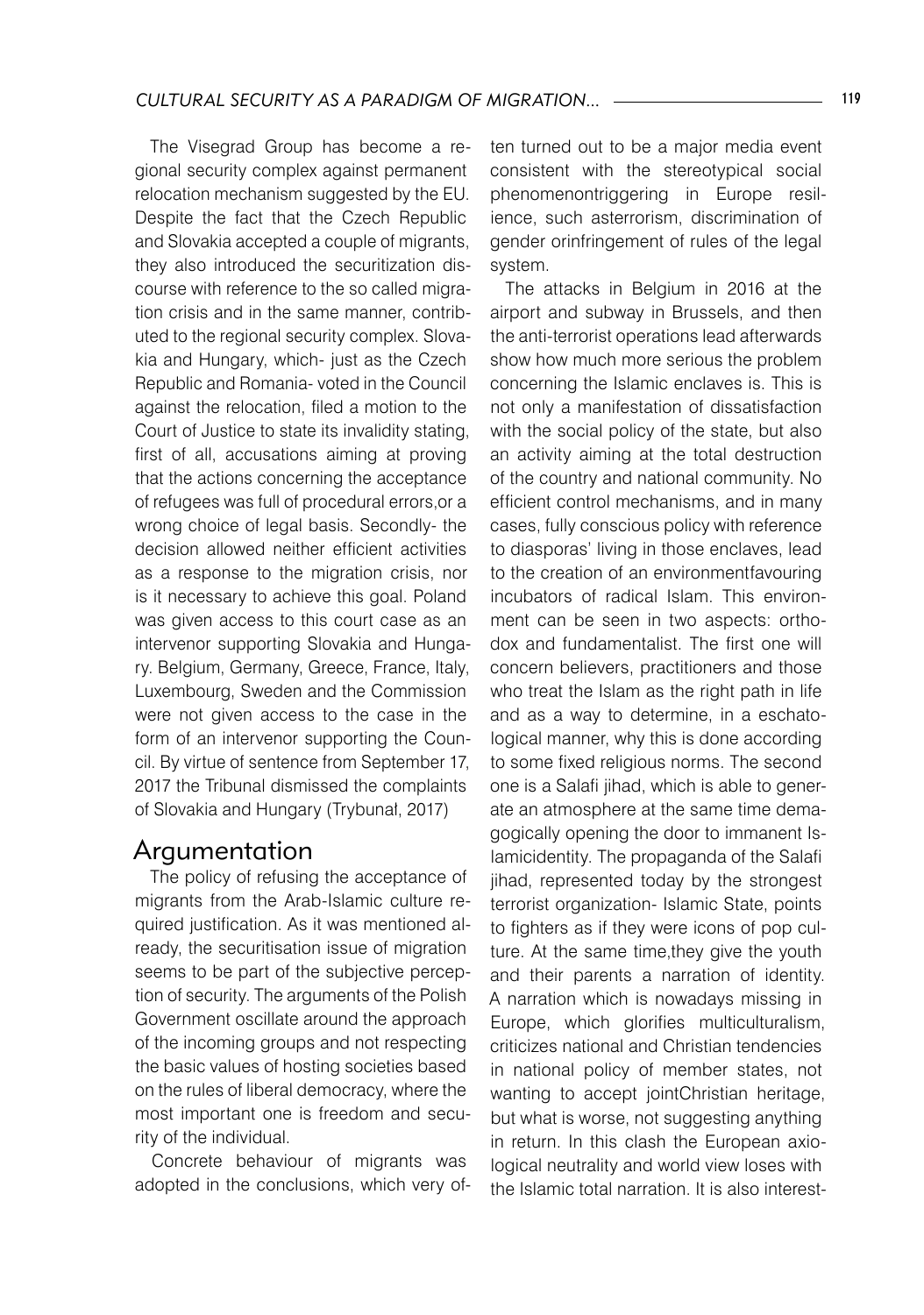ing to see that the jihadist total narrationis not only the readiness to kill. It is the readiness for death. It would be exaggerated to say that the Islamic enclaves in Europe are full of terrorists. According to analysis from terrorist attacks in London, Paris or Brussels the conclusion arises that those are migrants of the 2nd of 3rd generation, who radicalized due to social problems. Paradoxically,the resistance towards acculturation and assimilation of Muslims,which are separated in Muslim enclaves, has a decisive influence on social issues, lack of perspectives and a difficult material situation. It also seems that despite the frustration, criminal indicators from the past can be an additional catalyst for terrorists to participate in such missions with the ideology of iihad, although such connections were not found in the past. Such a case was the attack in Nice, south of France, when during the Bastille Day in 2016 a truck, driven by a migrant from Tunisia, drove into a crowd of people on a promenade. 84 people died and over 200 were injured.

The issues of migrant enclaves concerns also media reports about the simultaneous normative system (sharia) forcing the axiology of the initial culture or religion, in the majority of cases, and this generates anxiety and even resistance or aggression towards the hosting societies. Attempts to introduce Islamic order took place in the district of London through a propaganda action conducted by Islamic extremists. Public places were full of posters with following information for pedestrians "You are entering a controlled sharia zone- Islamic rules are to be respected here" Light-yellow posters included graphical signs of alcohol ban, gambling ban, prostitution ban and public games ban. One has to note that sharia can't be accepted in democratic countries as source of law. The European Court of Human Rights stated in many decrees that sharia is contradictory to the basic rules of democracy.

The cultural issues of self-marginalization are visible in the statement of Bassam Tibi, who says that assimilation or even acculturation are totally absent in groups of migrants coming to Europe. In an article, under the famous title "I give up" he wrote: "I question the Islamic uniform. The dual function of the scarf lies in the fact than on the one hand it expresses the sharia worldview and on the other hand it is a decisive, civilizational isolation from everything which is European and secular. Scarf-Islam means isolation and Euro-Islam wants to build bridges. 2015 was an end to my hopes about the Europeanization of Islam. Over 1.5 million refugees from the Islamic world, the majority of which came from my fatherland Syria, came to Europe this year. I did not see even one woman, dressed in an European style, amongst them. When I saw those bearded man and Islamic women I felt defeated" (Tibi, 2016).

Sexual harassment of women in Cologne during New Year's Eve is a clear example of a cultural-personality condition which is not a potential but real attempt to grab the public domain. This situation shows that the *human security policy* with reference to migrants, based on a recognition of basic human rights, as it is typical for liberalism- right to live, right to freedom, gender equality and pursue of happiness- all this can paradoxically lead to a depravation or limitation of those rights for members of the EU. Security dilemmas which are visible at present are not only connected with the security of borders and military defence but are far more complex in the area of social security, cultural security, demographic security, economical security and political security of particular countries and the entire EU. The "open doors" policy of chancellor Angela Merkel was not only irresponsi-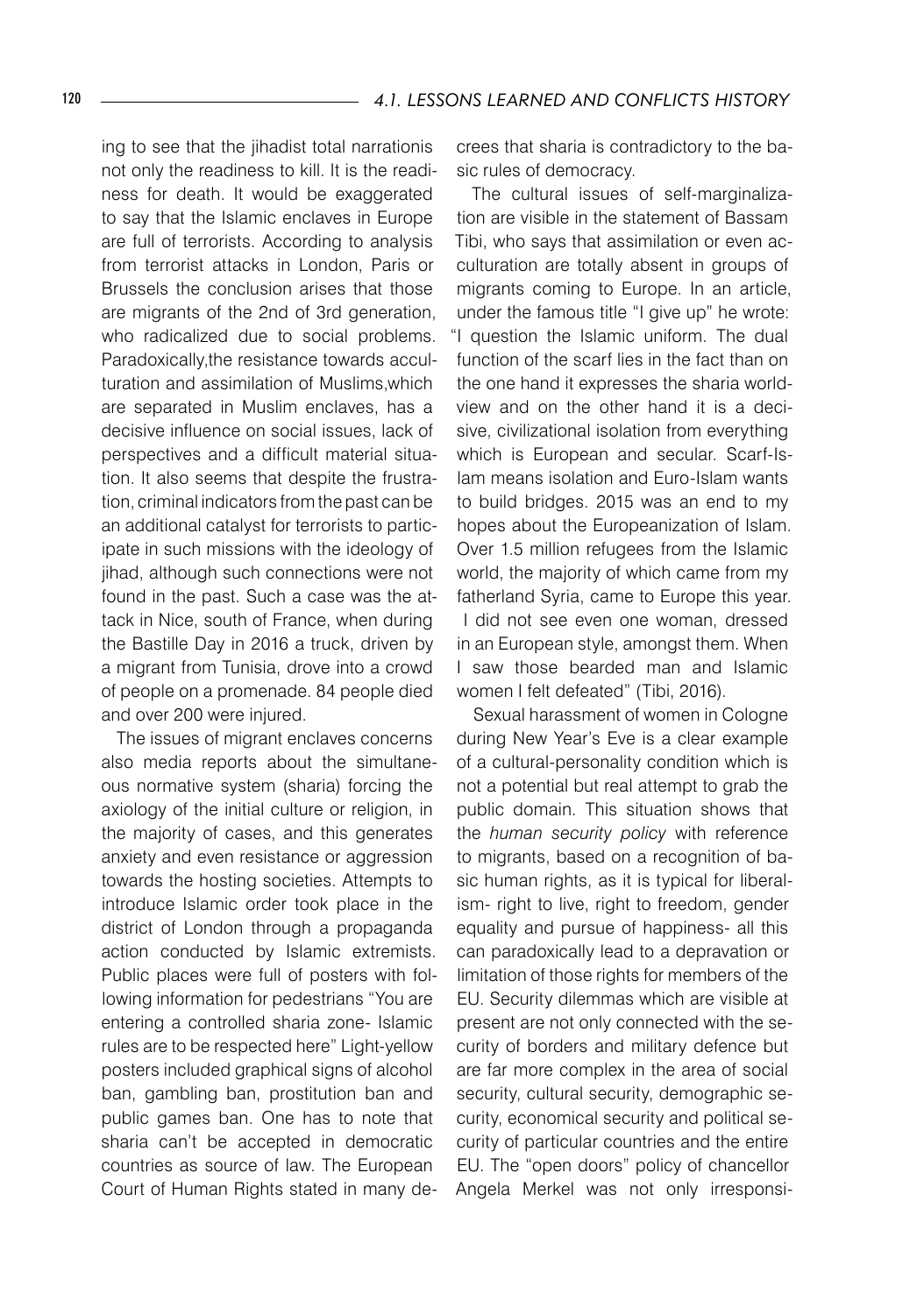ble, but also brought actual threats for all member states. It was not preceded by any agreements concerning a decision on suspending the European visa and border security policy, not mentioning the negative experiences of some member states with multiculturalism.

### Summary

Opinion polls show clearly that the securitization achieved its desirable effect. Negative attitudes concerning the acceptance of refugees are omnipresent in countries describing their social values in axiological-normative categories, stemming from Christianity. What is interesting- the attitude to relocation of refugees flowing to the EU is connected with opinions on how the EU is functioning. The respondents who think that each country should have the possibility to determine its migration and asylum policy by itself, definitely more seldom are willing to accept relocation (9%) than those, who would like those issues to be decided on the EU level. Amongst people who say that it is the EU that should decide about migration policy, the level of agreement towards accepting part of the refugees is definitely higher (38%), and among those, who would prefer the policy to be fully common, it exceeds a half (53%). Respondents, who would like that the EU deepens the integration of all member states are more eager to accept the relocation project (34%) (CBOS, 2017:3).

In this context it has to be concluded that the securitization of the migration problem in the policy of the government has reached a result desired by the politicians of the ruling party.

## Bibliography

- Berger P.L., Luckmann T. (1996), The social construkction of reality. Garden City
- Biała Księga Bezpieczeństwa Narodowego RP (2013), Warszawa.
- Centrum Badania Opinii Społecznych (2017), Komunikat z badań, nr 44/2017. Stosunek do przyjmowania uchodźców, Warszawa.
- Machut-Mendecka E. (2006), Archetypy islamu, Warszawa
- Marciniak E.M. (2009), Psychologiczne aspekty bezpieczeństwa, [w:] Bezpieczeństwo wewnętrzne państwa. Wybrane zagadnienia, (eds.) S. Sulowski, M. Brzeziński, Warszawa.
- Migracyjny Mechanizm Kryzysowy nowa inicjatywa Grupy V4, URL:https://mswia. gov.pl/pl/aktualnosci/15410,Migracyjny-Mechanizm-Kryzysowy-nowa-inicjatywa-Grupy-V4.html (27.02.2018).
- Minister Jakub Skiba na Forum Ekonomicznym w Krynicy: Europa wygeneruje sobie nową falę kryzysu, w związku z realizowaną polityką azylową, URL: https://mswia.gov.pl/pl/aktualnosci/ 16498,Minister-Jakub-Skiba-na-Forum-Ekonomicznym-w-Krynicy-Europa-wygeneruje-sobie-now.html (02.12.2017).
- Minister Mariusz Błaszczak w Brukseli: Mechanizm relokacji jest błędny i zagraża bezpieczeństwu, URL: https://www.mswia.gov.pl/pl/aktualnosci/16106,Minister-Mariusz-Blaszczak-w-Brukseli-Mechanizm-relokacji-jest-bledny-i-zagraza- .html (02.12.2017).
- Nowicka-Rusek E. (2004), Adaptacja, asymilacja i izolacja Wietnamczyków w Warszawie, w: Tolerancja i wielokulturowość – wyzwania XXI wieku, (eds.) A. Borowiak,
	- P. Szarota, Warszawa.
- Strategia Bezpieczeństwa Narodowego Rzeczypospolitej Polskiej (2014), Warszawa.
- Wiliams P.D. (2012), Studia bezpieczeństwa, Kraków.
- Odpowiedź do Komisji Europejskiej: Polska przeciw mechanizmowi relokacji, URL: https://mswia.gov.pl/pl/aktualnosci/